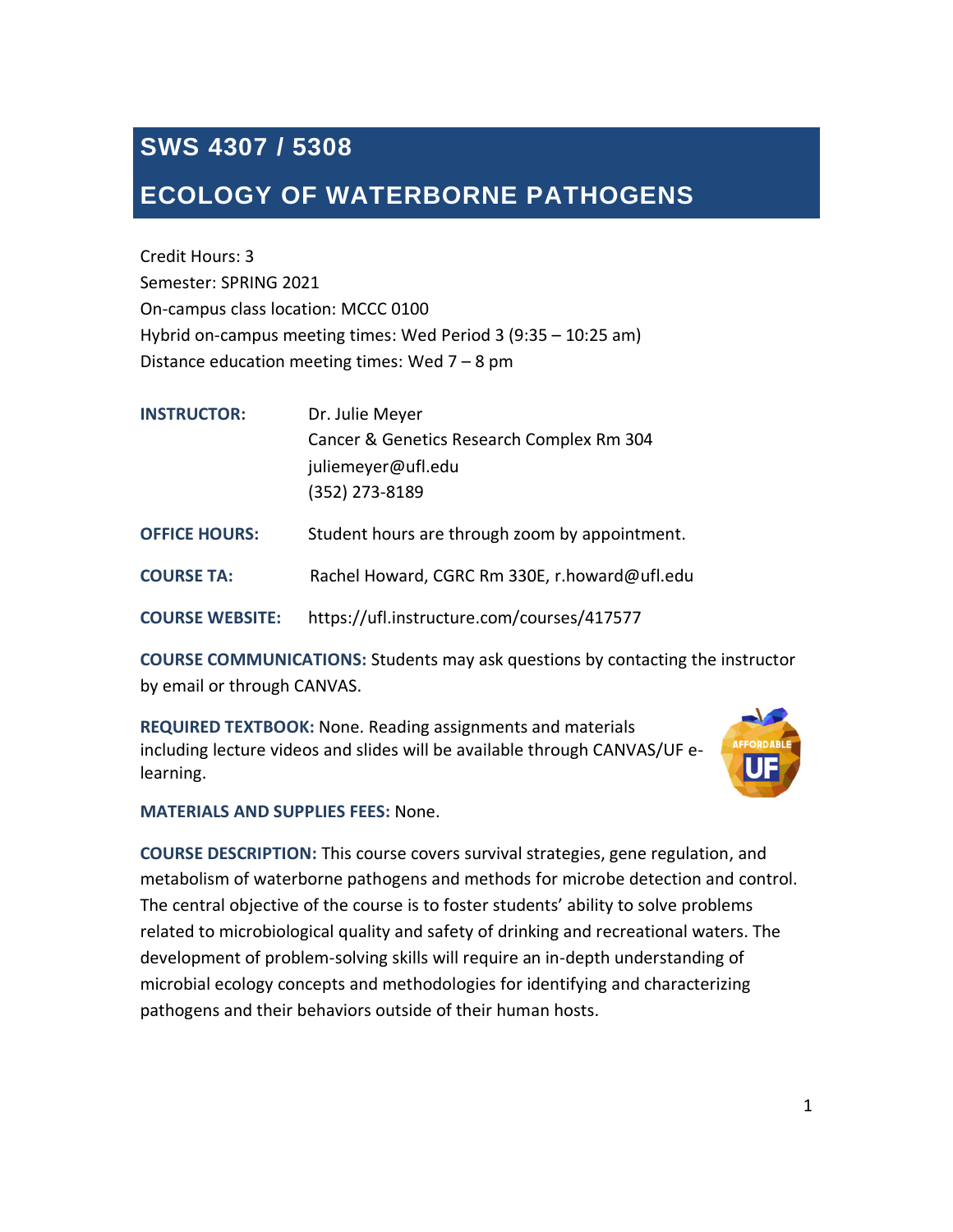**PREREQUISITES:** MCB3020 (Basic Biology of Microorganisms) or MCB3023/4203 (Bacterial and Viral Pathogens) or equivalent.

**COURSE GOALS AND/OR OBJECTIVES:** The central objective of this course is to foster students' ability to solve problems related to microbiological quality and safety of drinking and recreational waters. The development of problem-solving skills will require an in-depth understanding of microbial ecology concepts and methodologies for identifying and characterizing pathogens and their behaviors outside of their human hosts.

By the end of the course, the student will be able to:

- Identify the most common environmentally transmitted pathogens and the characteristics that make them effective pathogens.
- Propose appropriate culture-based, nucleic acid-based, and immunological methods for detecting human waterborne pathogens
- Define strategies used by human waterborne pathogens for colonization and survival in hosts and in the environment
- Analyze factors contributing to the rise of emerging and re-emerging environmentally transmitted pathogens
- Understand methods to reduce human exposure to waterborne pathogens and how to assess and communicate risk
- Communicate course concepts to a general audience

**INSTRUCTIONAL METHODS:** This is a "flipped" course. Students are expected to listen to the pre-recorded lectures and read the assigned readings PRIOR to attending the weekly discussion. Both on-campus students (Class # 18817 or 18518) and online students (Class # 26141 or 18543) will meet for synchronous discussions on **Wednesday mornings** during the scheduled course time. Distance education students (Class # 18819, 18519, 18520, or 18521) will meet for discussions on **Wednesday evenings** through zoom. Attendance at weekly discussion sessions is mandatory for all students.

## COURSE POLICIES:

**ATTENDANCE POLICY:** It is the instructor's expectation that each student will keep up with posted lectures, readings, and other assignments. Requirements for class attendance and make-up exams, assignments, and other work in this course are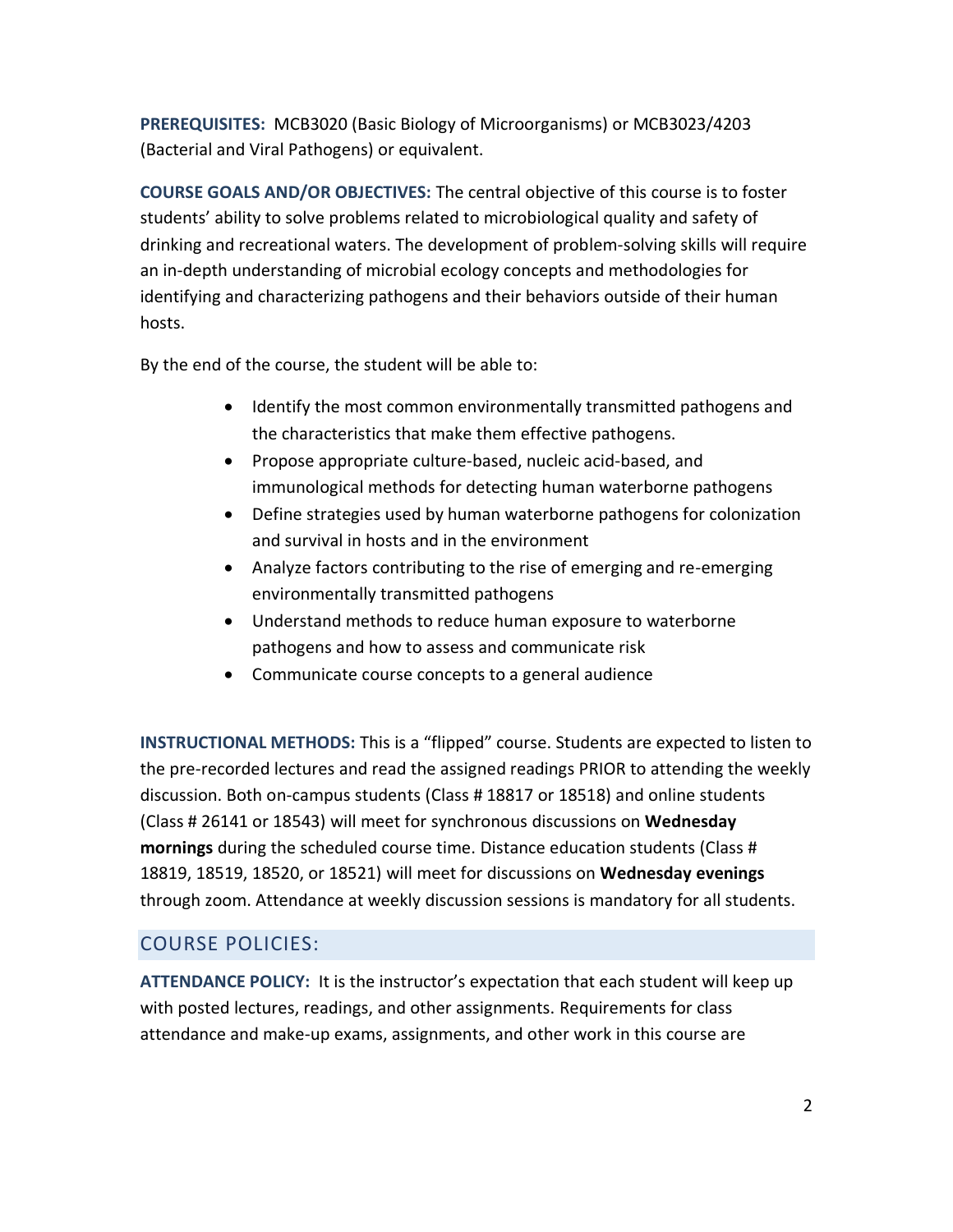consistent with university policies that can be found at: https://catalog.ufl.edu/ugrad/current/regulations/info/attendance.aspx

The following policies and requirements are in place in response to COVID-19 to maintain your learning environment and to enhance the safety of our in-classroom interactions:

- You are required to wear approved face coverings at all times during the class and within buildings. Following and enforcing these polices and requirements are all of our responsibility. Failure to do so will lead to a report to the Office of Student Conduct and Conflict Resolution.
- This course has been assigned a physical classroom with enough capacity to maintain physical distancing (6 feet between individuals) requirements. Please utilize designated seats and maintain appropriate spacing between students. Please do not move desks or stations.
- Sanitizing supplies are available in the classroom if you wish to wipe down your desks prior to sitting down and at the end of the class.
- Follow your instructor's guidance on how to enter and exit the classroom. Practice physical distancing to the extent possible when entering and exiting the classroom.
- If you are experiencing COVID-19 symptoms [\(Click here for guidance from the](https://www.cdc.gov/coronavirus/2019-ncov/symptoms-testing/symptoms.html)  [CDC on symptoms of coronavirus\)](https://www.cdc.gov/coronavirus/2019-ncov/symptoms-testing/symptoms.html), please use the UF Health screening system and follow the instructions on whether you are able to attend class. [Click here](https://coronavirus.ufhealth.org/screen-test-protect-2/frequently-asked-questions/covid-19-exposure-and-symptoms-who-do-i-call-if/)  [for UF Health guidance on what to do if you have been exposed to or are](https://coronavirus.ufhealth.org/screen-test-protect-2/frequently-asked-questions/covid-19-exposure-and-symptoms-who-do-i-call-if/)  [experiencing Covid-19 symptoms.](https://coronavirus.ufhealth.org/screen-test-protect-2/frequently-asked-questions/covid-19-exposure-and-symptoms-who-do-i-call-if/)
- Course materials will be provided to you with an excused absence, and you will be given a reasonable amount of time to make up work. Find more information in the university attendance policies.
- Our class sessions may be audio visually recorded for students in the class to refer back and for enrolled students who are unable to attend live. Students who participate with their camera engaged or utilize a profile image are agreeing to have their video or image recorded. If you are unwilling to consent to have your profile or video image recorded, be sure to keep your camera off and do not use a profile image. Likewise, students who un-mute during class and participate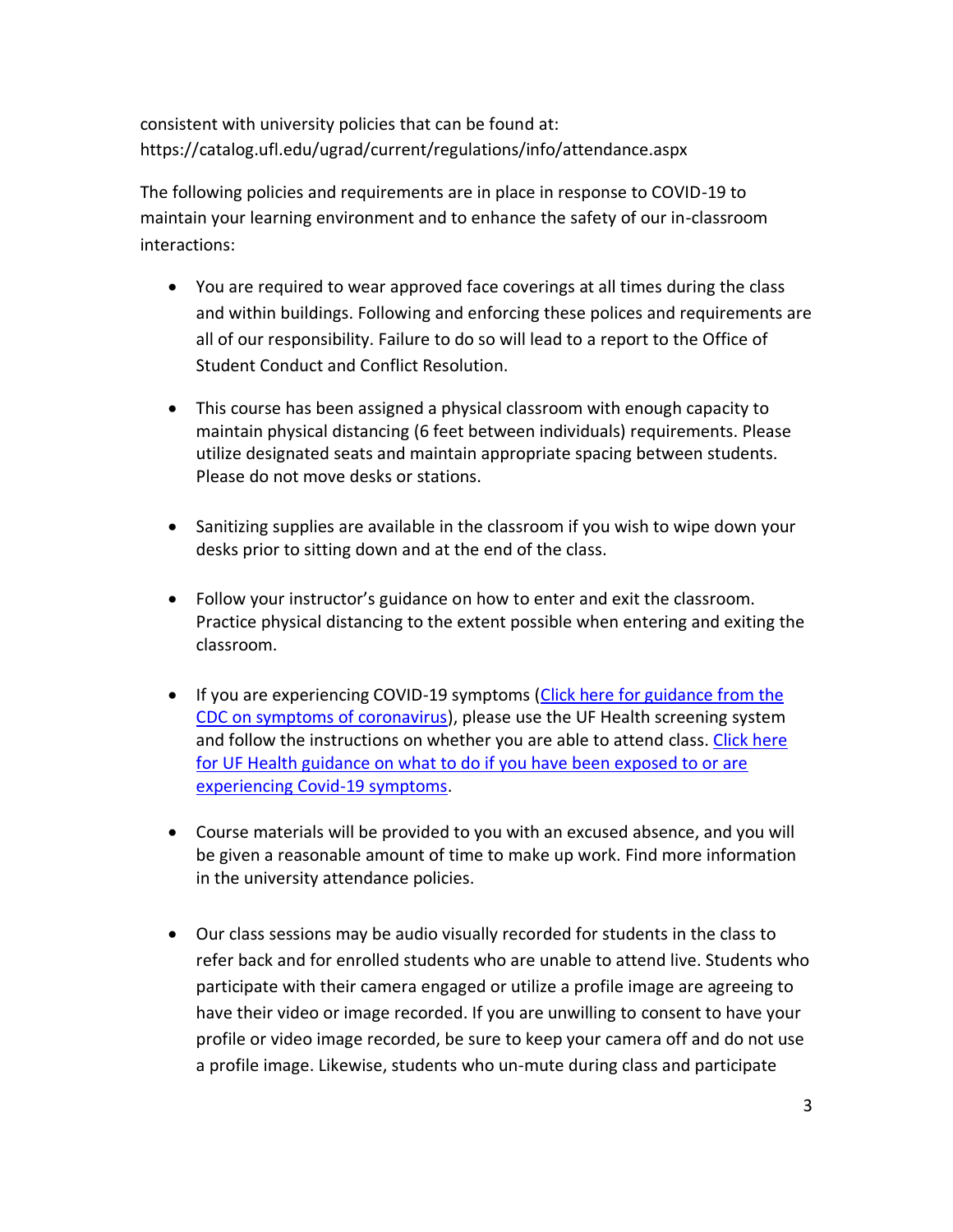orally are agreeing to have their voices recorded. If you are not willing to consent to have your voice recorded during class, you will need to keep your mute button activated and communicate exclusively using the "chat" feature, which allows students to type questions and comments live. The chat will not be recorded or shared. As in all courses, unauthorized recording and unauthorized sharing of recorded materials is prohibited.

**EXAM DATES/POLICIES:** For the Spring 2021 semester, there will be no midterm or final exams. Instead, students will take 12 open-book, open-note essay question quizzes over the course of the semester. Students will have the option to drop the two lowest quiz grades before calculation of the final course grade.

**MAKE-UP POLICY:** Not applicable

**ASSIGNMENT POLICY:** Due dates for all assignments are posted at the start of the semester. As such, late assignments will not be accepted for credit in the absence of extenuating circumstances. No extra credit assignments will be accepted. The course is designed so that students can earn points from a variety of assignment types.

**COURSE TECHNOLOGY:** All course materials, including recorded lectures, readings, assignments, and quizzes will be administered through CANVAS/UF e-learning. For help with CANVAS, please contact the UF Help Desk:

- [http://helpdesk.ufl.edu](http://helpdesk.ufl.edu/)
- (352) 392-HELP select option 2

**ONLINE COURSE EVALUATION:** Students are expected to provide professional and respectful feedback on the quality of instruction in this course by completing online evaluations via GatorEvals. Guidance on how to give feedback in a professional and respectful manner is available at https://gatorevals.aa.ufl.edu/students/. Students will be notified when the evaluation period opens and can complete evaluations through the email they receive from GatorEvals, in their Canvas course menu under GatorEvals, or via https://ufl.bluera.com/ufl/. Summaries of course evaluation results are available to students at https://gatorevals.aa.ufl.edu/public-results/.

## UF POLICIES:

**UNIVERSITY POLICY ON ACCOMMODATING STUDENTS WITH DISABILITIES:** Students with disabilities who experience learning barriers and would like to request academic accommodations should connect with the Disability Resource Center by visiting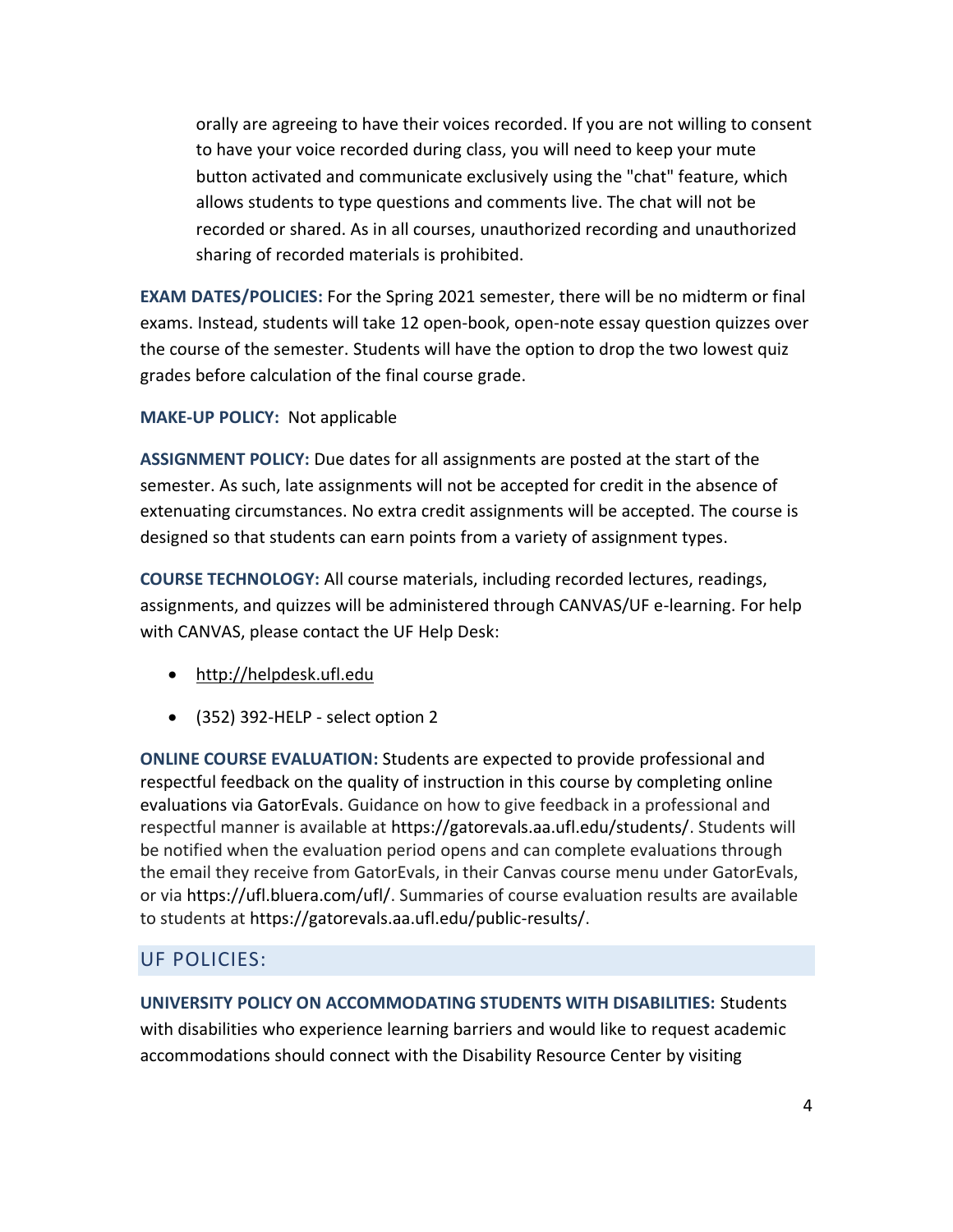disability.ufl.edu/students/get-started. It is important for students to share their accommodation letter with their instructor and discuss their access needs, as early as possible in the semester.

**UNIVERSITY POLICY ON ACADEMIC CONDUCT:** UF students are bound by The Honor Pledge which states, "We, the members of the University of Florida community, pledge to hold ourselves and our peers to the highest standards of honesty and integrity by abiding by the Honor Code. On all work submitted for credit by students at the University of Florida, the following pledge is either required or implied: "On my honor, I have neither given nor received unauthorized aid in doing this assignment." The Honor Code (http://www.dso.ufl.edu/sccr/process/student-conduct-honor-code/) specifies a number of behaviors that are in violation of this code and the possible sanctions. Furthermore, you are obligated to report any condition that facilitates academic misconduct to appropriate personnel. If you have any questions or concerns, please consult with the instructor or TAs in this class.

**CLASS DEMEANOR OR NETIQUETTE:** All members of the class are expected to follow rules of common courtesy in all email messages, threaded discussions, and chats.

**SOFTWARE USE:** All faculty, staff, and students of the university are required and expected to obey the laws and legal agreements governing software use. Failure to do so can lead to monetary damages and/or criminal penalties for the individual violator. Because such violations are also against university policies and rules, disciplinary action will be taken as appropriate.

## GETTING HELP:

For issues with technical difficulties for Canvas, please contact the UF Help Desk at:

- http://helpdesk.ufl.edu
- (352) 392-HELP (4357)
- Walk-in: HUB 132

Any requests for make-ups due to technical issues MUST be accompanied by the ticket number received from the Help Desk when the problem was reported to them. The ticket number will document the time and date of the problem. You MUST e-mail your instructor within 24 hours of the technical difficulty if you wish to request a make-up.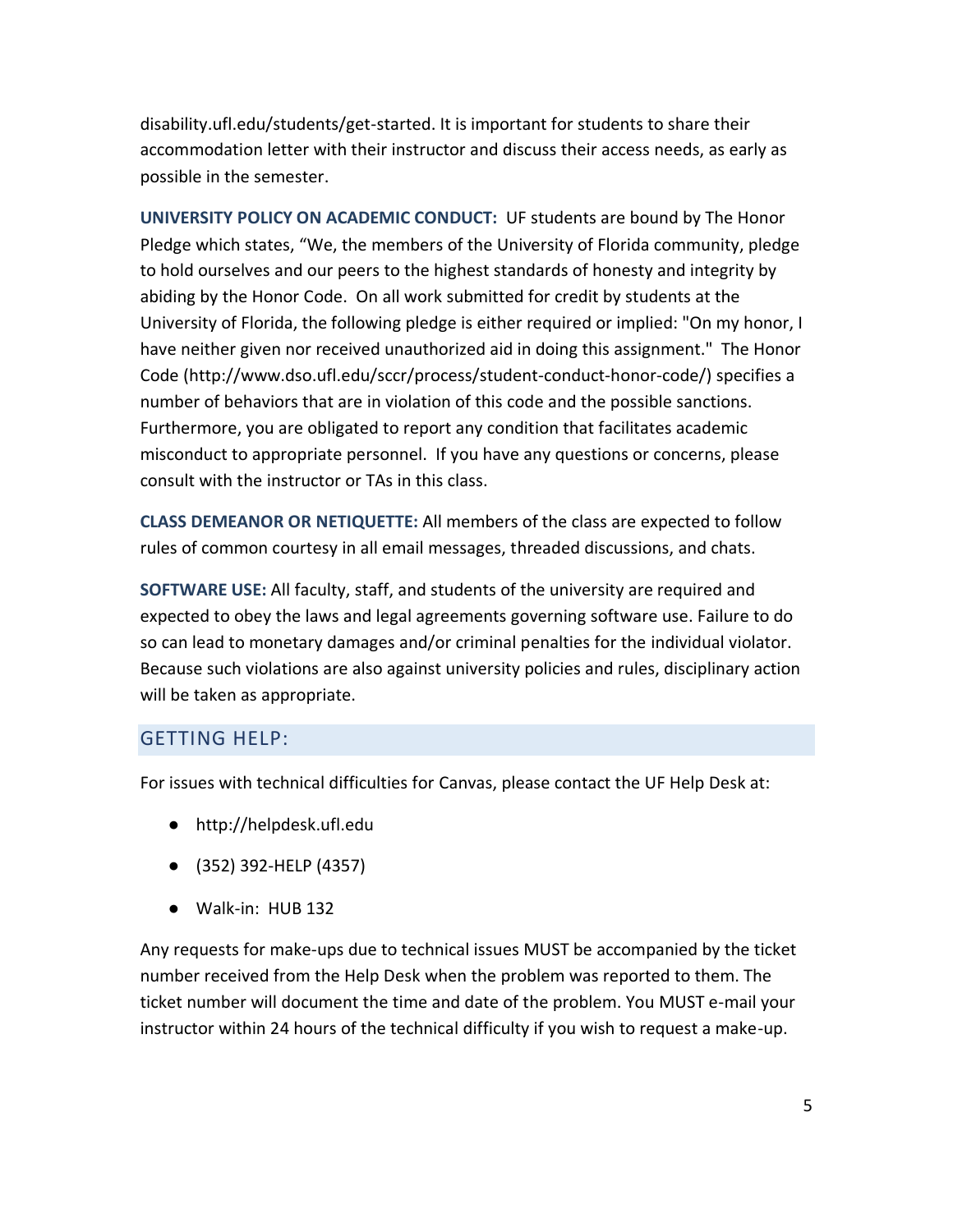Other resources are available at http://www.distance.ufl.edu/getting-help for:

- Counseling and Wellness resources
- Disability resources
- Resources for handling student concerns and complaints
- Library Help Desk support

Should you have any complaints with your experience in this course please visit http://www.distance.ufl.edu/student-complaints to submit a complaint.

## GRADING POLICIES:

#### **METHODS BY WHICH STUDENTS WILL BE EVALUATED AND THEIR GRADE DETERMINED**

The final grade reflects the individual student's mastery and comprehension of the subject material presented during the semester. The grading will not be based on a bell curve. Weighting of assignments/exams is listed in the table below. Ungraded selfassessment quizzes are available for each module.

| SWS4307                        |     | SWS5308                                 |     |
|--------------------------------|-----|-----------------------------------------|-----|
| Self-assessment quizzes (13)   | 0%  | Self-assessment quizzes (13)            | 0%  |
| Discussion Threads (3)         |     | Discussion Threads (3)                  | 15% |
| <b>Science Communication</b>   |     | <b>Science Communication Assignment</b> | 5%  |
| Assignment (1)                 |     | (1)                                     |     |
| Paper Summary Assignments (10) | 40% | Paper Summary Assignments (10)          | 35% |
| Graded quizzes (12)            | 40% | Graded quizzes (12)                     | 35% |
|                                |     | Presentation                            | 10% |

#### **GRADING SCALE:**

| 91-100%  | А  |
|----------|----|
| 89-90.9% | А- |
| 85-88.9% | B+ |
| 83-84.9% | B  |
| 79-82.9% | B- |
| 75-78.9% | C+ |
| 73-74.9% | C  |
| 69-72.9% | C- |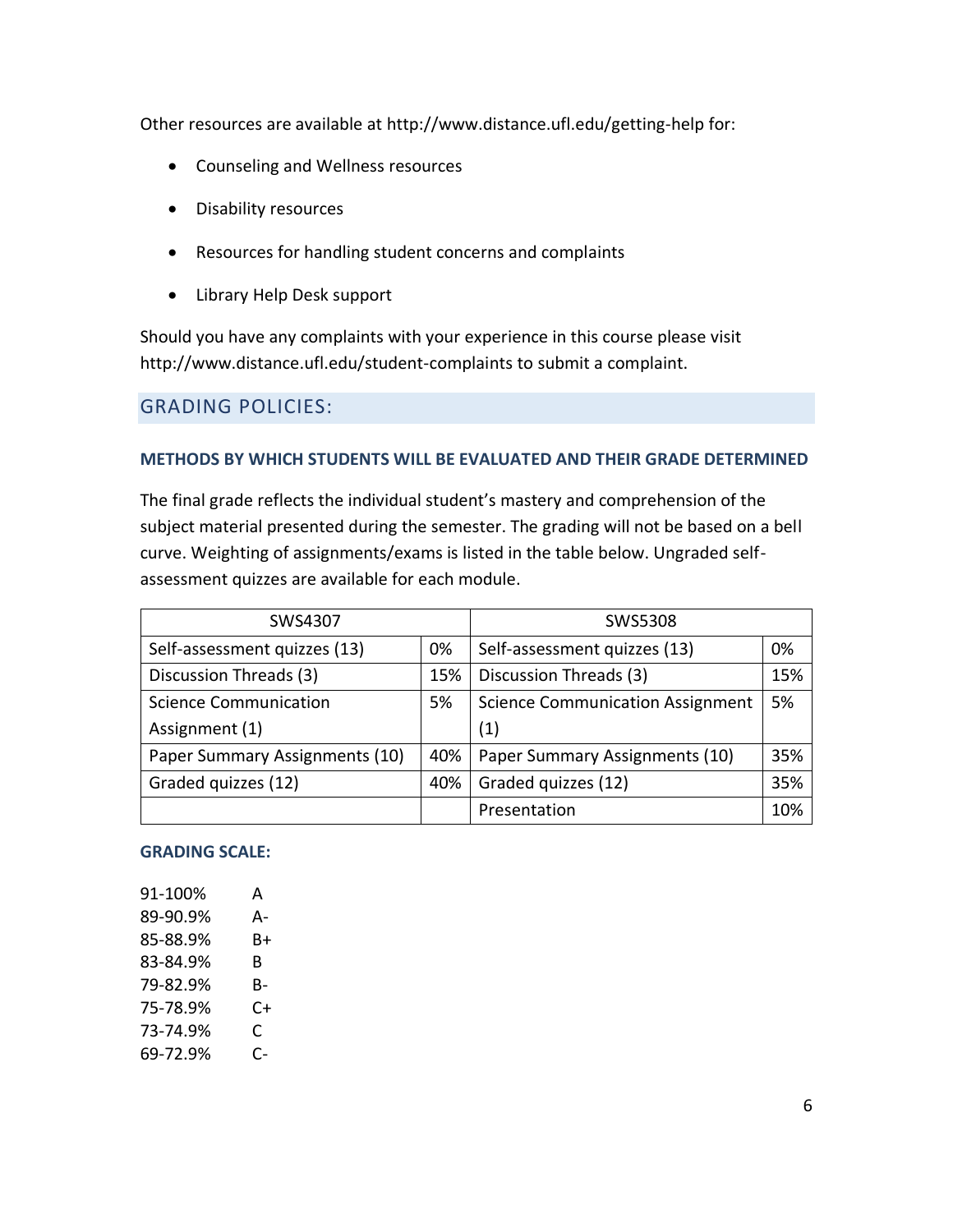65-68.9% D+ 63-64.9% D 59-62.9% Dbelow 58.9% E

#### **INFORMATION ON CURRENT UF GRADING POLICIES FOR ASSIGNING GRADE POINTS:**

Current UF Grading policies are found here: https://catalog.ufl.edu/ugrad/current/regulations/info/grades.aspx

## COURSE SCHEDULE:

**CRITICAL DATES:** No midterm or final exams will be given. Please refer to the schedule below (also in Canvas) for due dates of assignments, discussion threads, and quizzes.

| <b>Discussion</b><br><b>Date</b> | <b>Topic</b>                                                  | <b>Assignment Due Dates</b>                                                                                   |
|----------------------------------|---------------------------------------------------------------|---------------------------------------------------------------------------------------------------------------|
| Wed 1/13                         | Introduction                                                  |                                                                                                               |
| Wed 1/20                         | Module 1 Pathogens & Outbreaks                                | Paper Summary 1 due 9AM 1/20<br>Quiz 1 due 1/24                                                               |
| Wed 1/27                         | Module 2 Culture-Dependent<br><b>Detection Methods</b>        | <b>Discussion Thread: Culturing</b><br>Methods due 1/31<br>Quiz 2 due 1/31                                    |
| Wed 2/3                          | Module 3 Culture-Independent<br><b>Detection Methods</b>      | Paper Summary 2 due 9AM 2/3<br>Discussion Thread: Immunological<br>Methods due 2/7<br>Quiz 3 due 2/7          |
| Wed 2/10                         | Module 4 Water, Soil, and Air as<br><b>Microbial Habitats</b> | Paper Summary 3 due 9AM 2/10<br>Discussion Thread: Nucleic Acid-<br>Based Methods due 2/14<br>Quiz 4 due 2/14 |
| Wed 2/17                         | Module 5 Rhizosphere and<br>Phyllosphere                      | Paper Summary 4 due 9AM 2/17<br>Quiz 5 due 2/21                                                               |
| Wed 2/24                         | Module 6 Biofilms                                             | Paper Summary 5 due 9AM 2/24<br>Quiz 6 due 2/28                                                               |
| Wed $3/3$                        | Module 7 Control of Human<br>Pathogens                        | Paper Summary 6 due 9AM 3/3<br>Quiz 7 due 3/7                                                                 |
| Wed 3/10                         | Module 8 Evolution of Virulence                               | Paper Summary 7 due 9AM 3/10<br>Quiz 8 due 3/14                                                               |

#### **WEEKLY SCHEDULE OF TOPICS AND ASSIGNMENTS:**